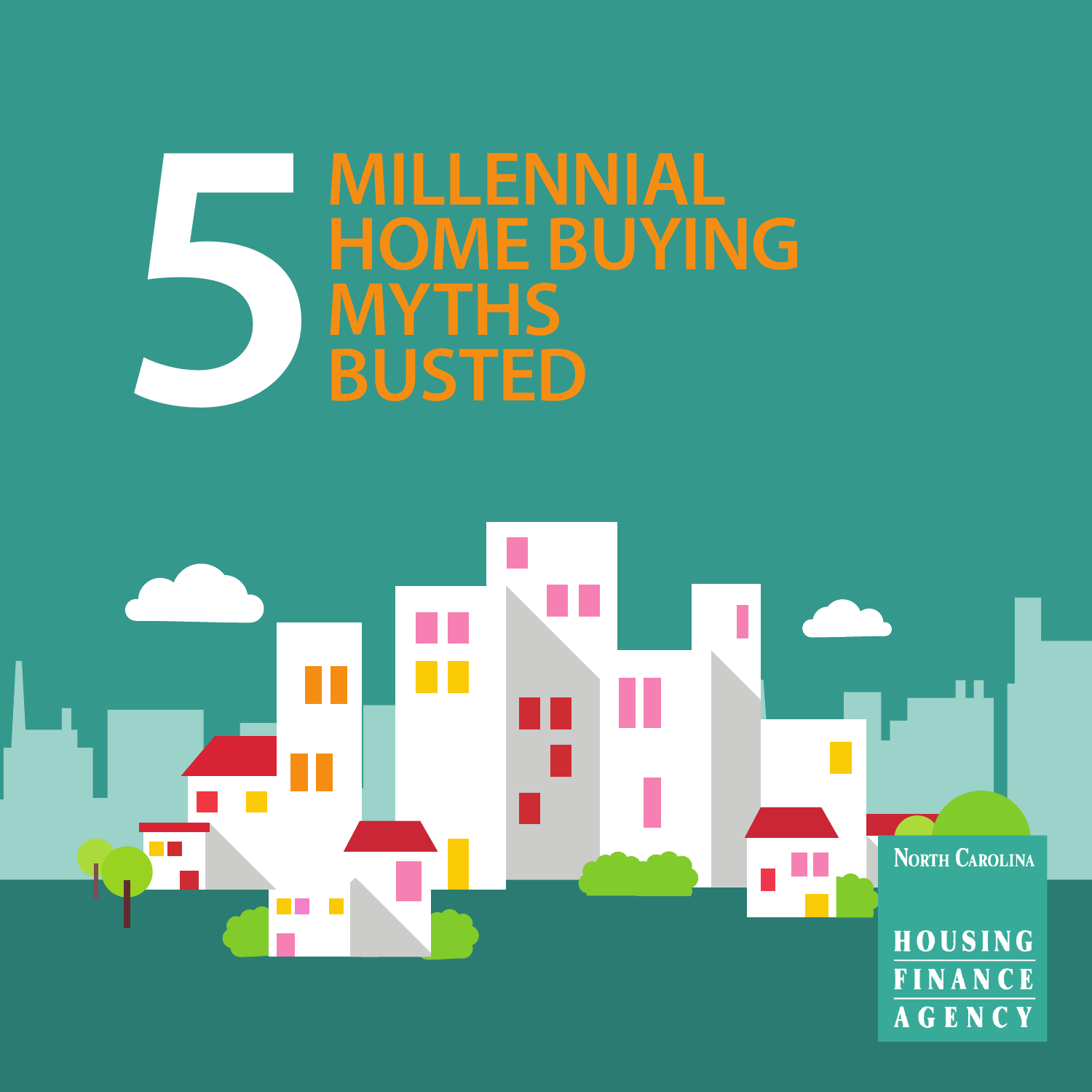#### **I CAN'T BUY A HOME BECAUSE OF MY STUDENT DEBT**

Many millennials are counting themselves out of the real estate market because of their student debt—but having student loans doesn't preclude you from home ownership. Before you give up on your dreams of buying a home consider how much debt you have and how long it will take to pay it off. If you can manage your loan payments with the cost of a mortgage, home ownership might still be in the cards for you!

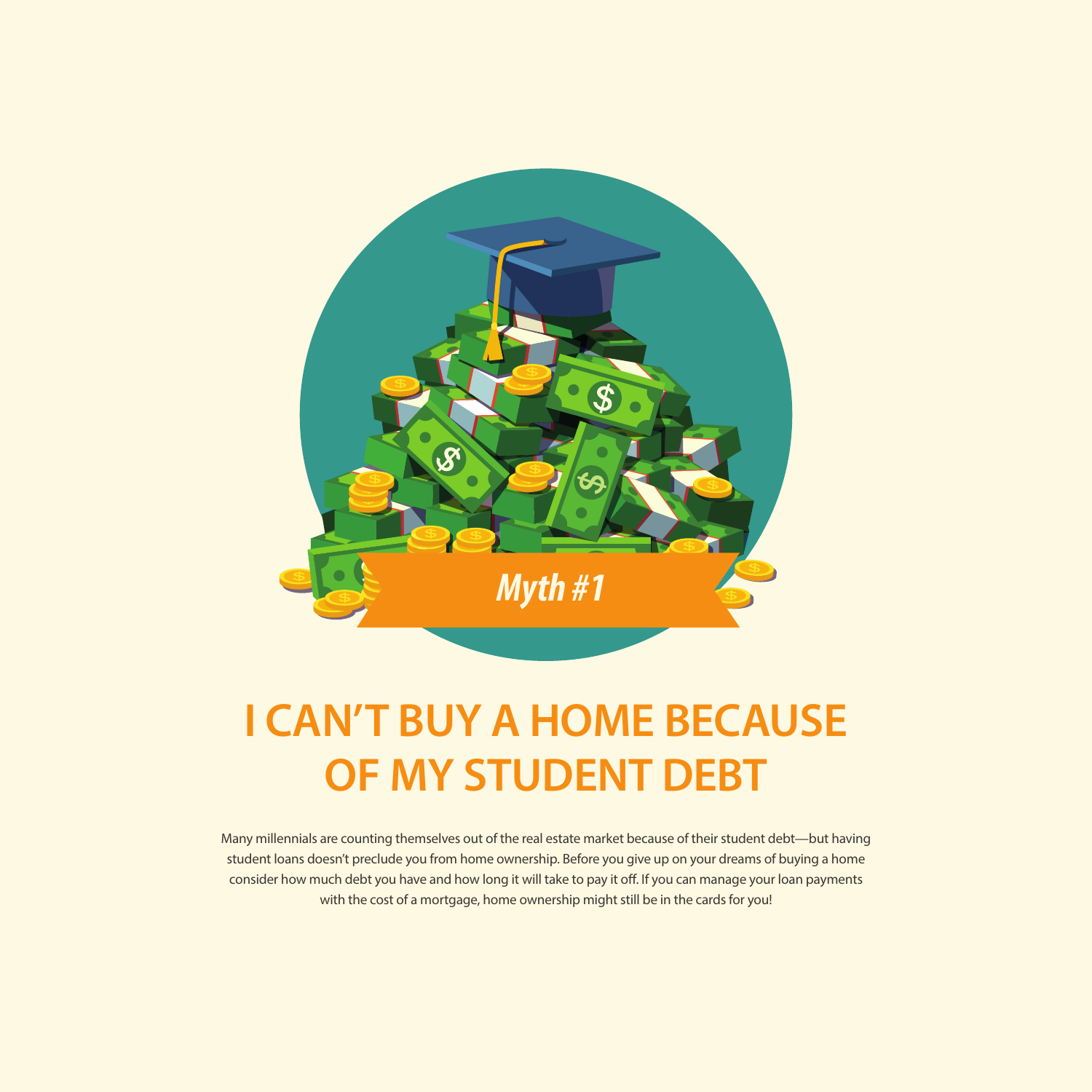#### **MORTGAGES COST MORE THAN APARTMENT RENT**

In many areas, rents are skyrocketing as the rental market is flooded by millennials, retirees and families. In many cases, your mortgage payment can be significantly lower than a rent payment if you plan to stay in one place for five years or more. What's more, when you buy your home, your payments go toward real estate that will one day be yours, allowing you to build equity for your future wealth!

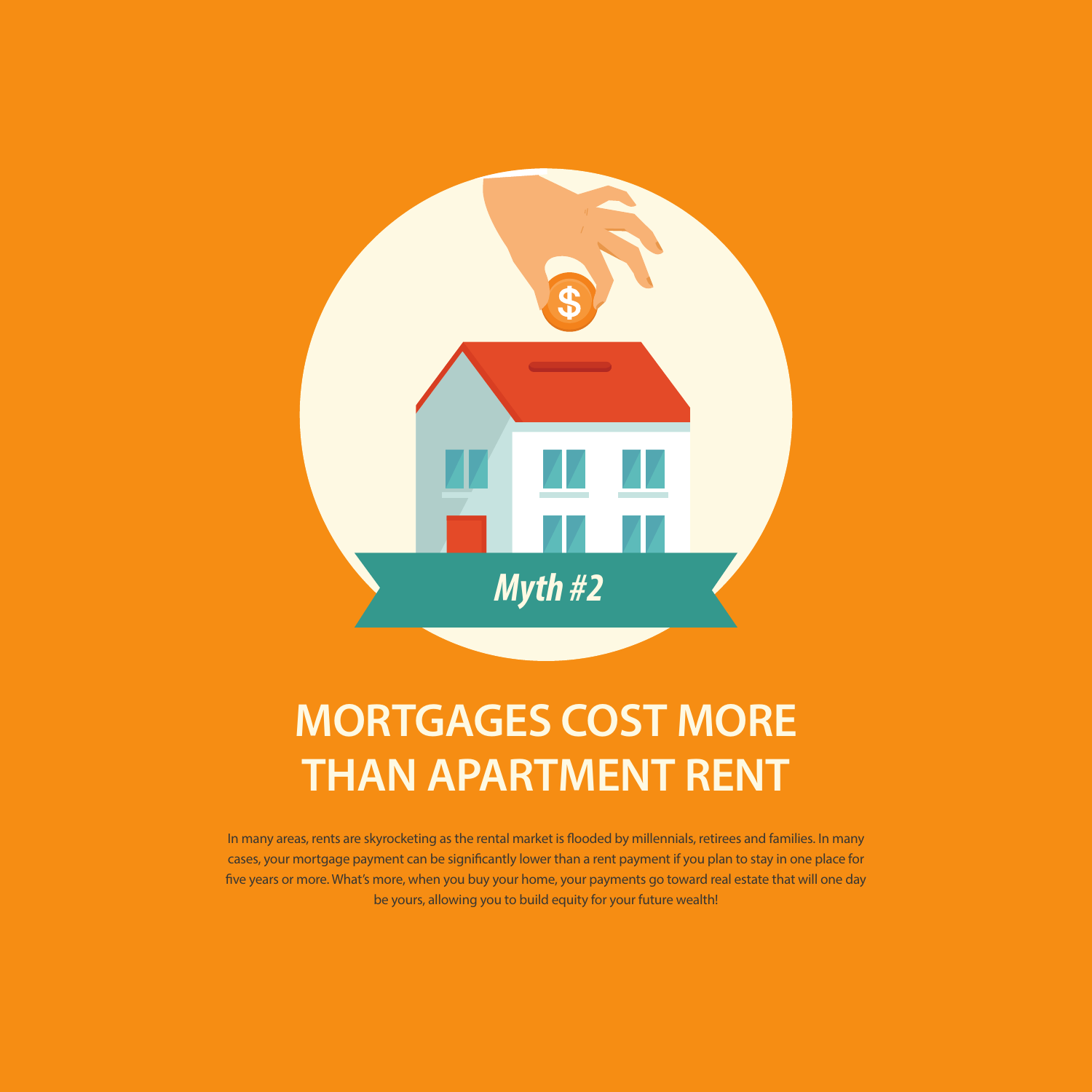## **I CAN BE FRUGAL BY NOT HAVING A HOME INSPECTION**

If you're plunking down a large chunk of change to purchase a home, you might be looking for ways to cut costs and save money. However, you should never cut corners with a home inspection. During an inspection, a professional home inspector will take a close look at the home for damage, needed repairs, code violations, and much more to ensure you know what you are getting into when you buy. If you decide to opt out of an inspection, you risk being slapped with costly repairs and other potential disasters. A small expense today can save you thousands down the road.

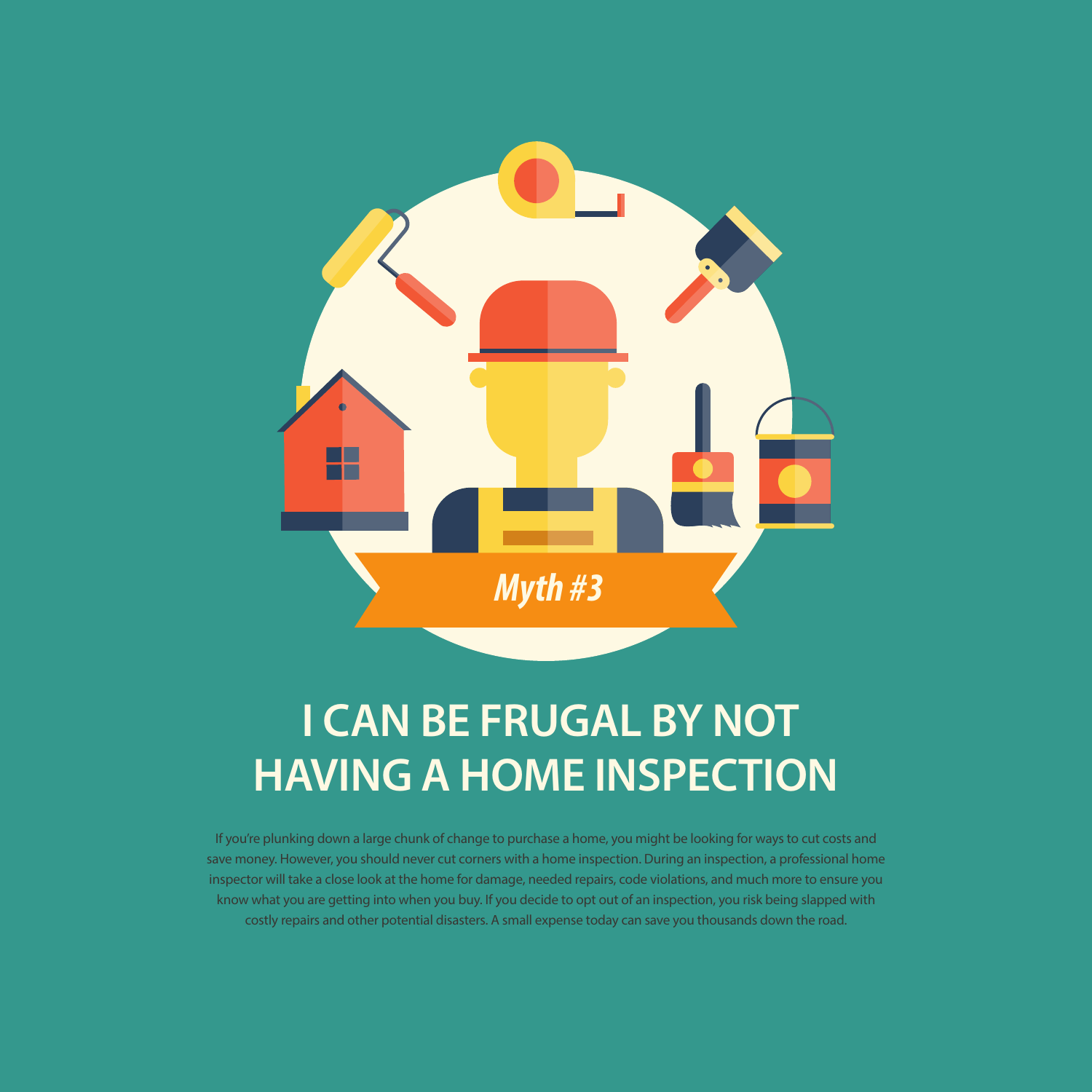#### **I CAN SAVE MONEY BY NOT HIRING A REAL ESTATE AGENT**

In today's world of websites and mobile apps, you might think that you can find your dream home yourself. However, don't discount the value of a trusted and experienced real estate agent—especially when their services usually cost nothing to the home buyer! In most cases, buyers don't have to pay a commission to the agent—that cost is covered by the sellers. Great insight at no cost? It's a win-win!

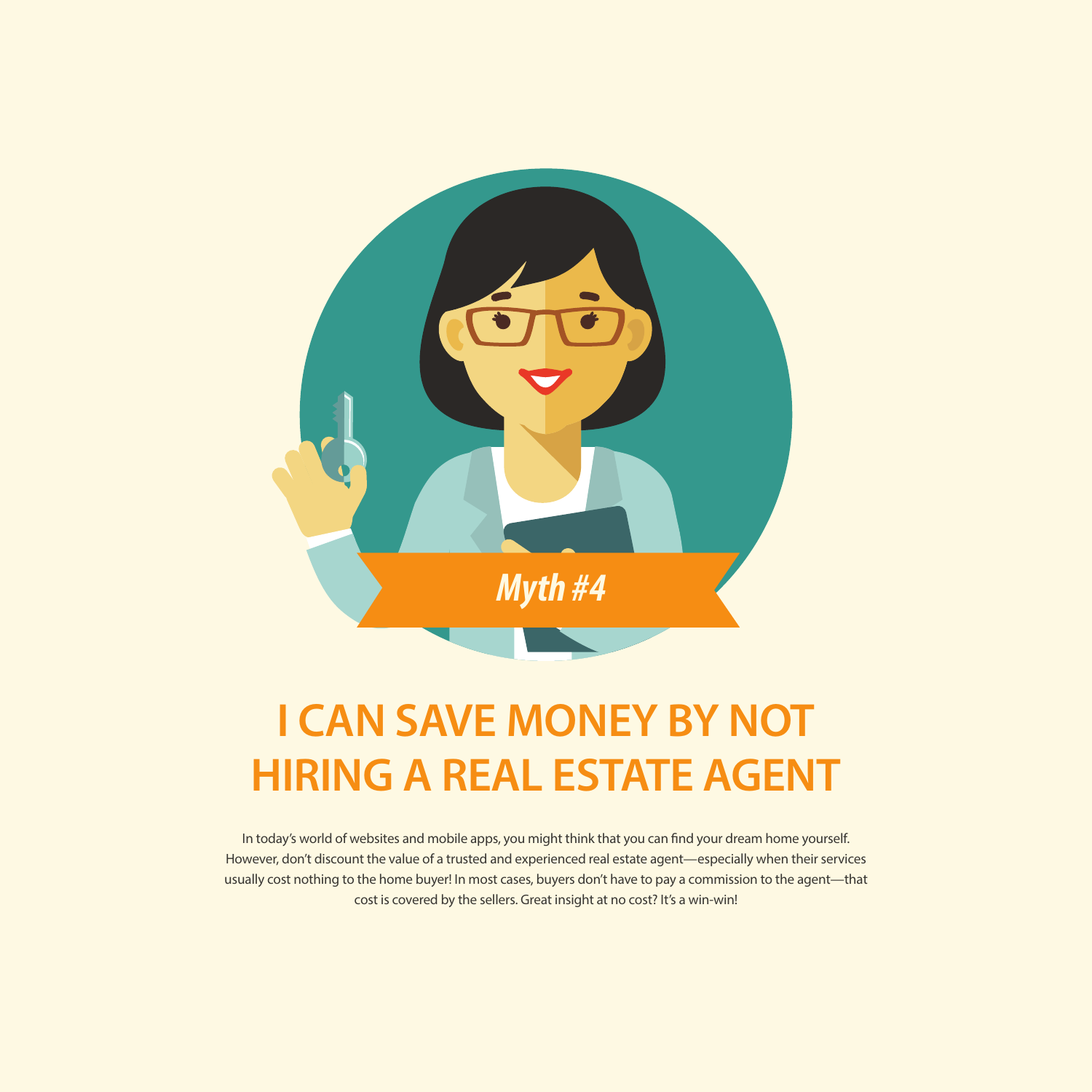#### **I NEED A 20% DOWN PAYMENT TO BUY A HOME**

With the economy getting stronger and the housing market going up, you may be able to secure a home loan with as little as 3.5% down—or less! There are even mortgages out there, including the NC Home Advantage Mortgage<sup>™</sup> that offer down payment assistance to those who qualify! Lack of a down payment should never hold you back from buying a home.